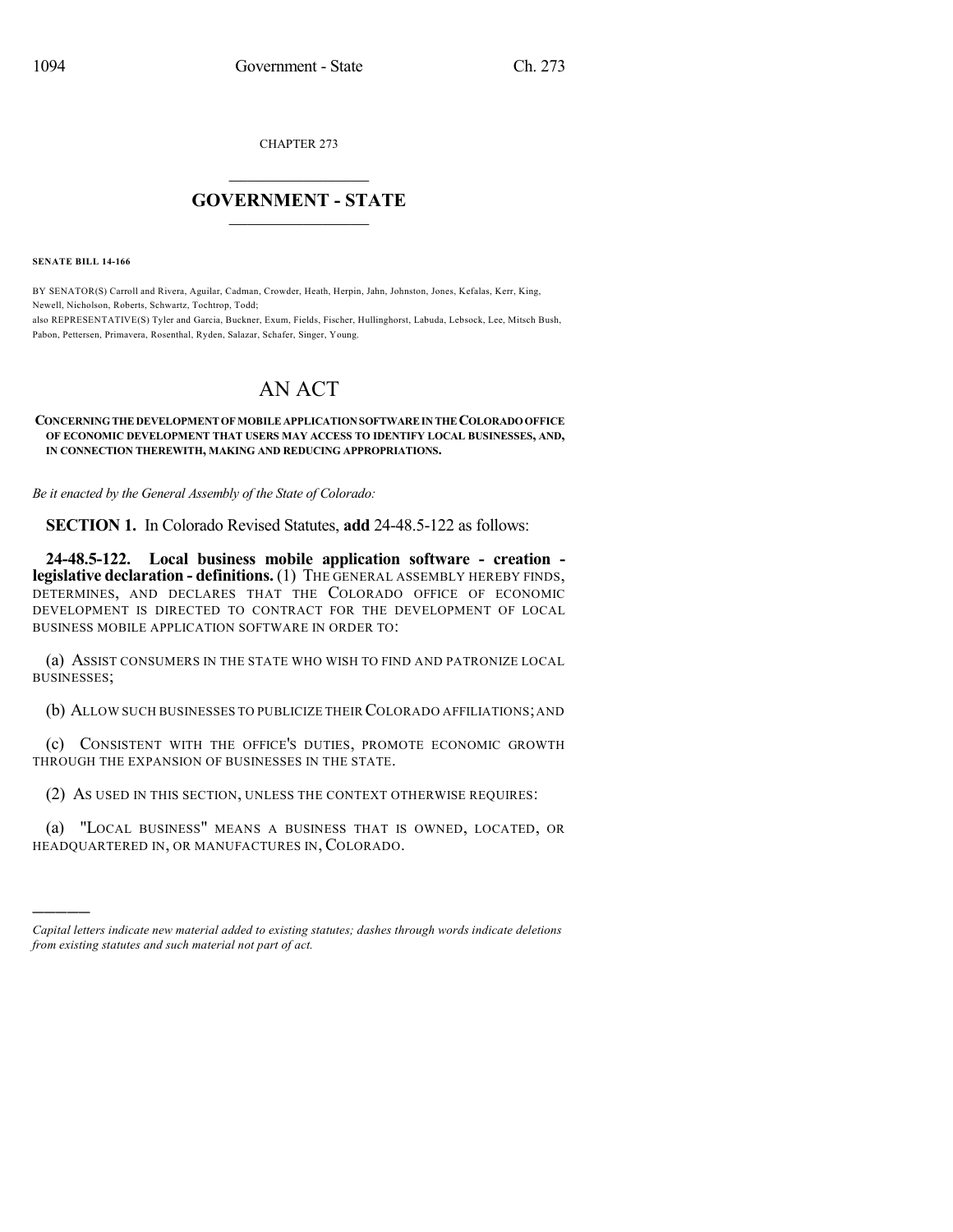(b) "OFFICE" MEANS THE COLORADO OFFICE OF ECONOMIC DEVELOPMENT CREATED IN THIS PART 1.

(3) (a) THE OFFICE SHALL CONTRACT FOR THE CREATION, MANAGEMENT, OPERATION, AND MAINTENANCE WITHIN THE OFFICE OF MOBILE APPLICATION SOFTWARE TO BE KNOWN AS THE "BY COLORADO APP", WHICH SOFTWARE ENABLES USERS TO LEARN ABOUT LOCAL BUSINESSES THAT ELECT TO PARTICIPATE IN THE SOFTWARE.

(b) THE SOFTWARE DEVELOPED PURSUANT TO PARAGRAPH (a) OF THIS SUBSECTION (3) MUST BE OPERATIONAL ON OR BEFORE JANUARY 1, 2015.

(c) THE OFFICE SHALL MAKE THE LOCAL BUSINESS MOBILE APPLICATION SOFTWARE SEARCHABLE BY THE TYPES OF GOODS OR SERVICES OFFERED,LOCATION, THE TYPE OF COLORADO AFFILIATION DESCRIBED UNDER PARAGRAPH (a) OF SUBSECTION (2) OF THIS SECTION THAT QUALIFIES THE BUSINESSES AS A "LOCAL BUSINESS", AND ANY OTHER FACTORS THE OFFICE DEEMS APPROPRIATE.

(d) THE OFFICE SHALL MAKE THE DATA IN THE LOCAL BUSINESS MOBILE APPLICATION DATABASE AVAILABLE TO OTHER APPLICATION DEVELOPERS. IN SO DOING,THE OFFICE SHALL TAKE ALL APPROPRIATE STEPS TO MAINTAIN THE SECURITY OF THE DATABASE AND THE INFORMATION USED THEREIN.

(e) THE OFFICE MAY REGISTER A TRADEMARK WITH THE UNITED STATES PATENT AND TRADEMARK OFFICE OR FILE A TRADEMARK WITH THE COLORADO SECRETARY OF STATE FOR THE "BY COLORADO APP" DEVELOPED UNDER THIS SECTION.

(4) THE OFFICE IS AUTHORIZED TO ACCEPT AND EXPEND GIFTS, GRANTS, AND DONATIONS FOR INFORMATION TECHNOLOGY COSTS INCURRED IN CREATING, MANAGING, OPERATING, AND MAINTAINING THE MOBILE APPLICATION SOFTWARE DEVELOPED PURSUANT TO THIS SECTION.THE GENERAL ASSEMBLY FINDS THAT THE IMPLEMENTATION OF THIS SECTION IS NOT ENTIRELY DEPENDENT ON THE RECEIPT OF ANY GIFTS, GRANTS, AND DONATIONS.

**SECTION 2. Appropriation - adjustments to 2014 long bill.** (1) For the implementation of this act, the general fund appropriation made in the annual general appropriation act to the controlled maintenance trust fund created in section 24-75-302.5 (2) (a), Colorado Revised Statutes, for the fiscal year beginning July 1, 2014, is decreased by \$86,600.

(2) In addition to anyother appropriation, there is herebyappropriated, out of any moneys in the general fund, not otherwise appropriated, to the governor - lieutenant governor -state planning and budgeting, for the fiscal year beginning July 1, 2014, the sum of \$86,600, or so much thereof as may be necessary, to be allocated to economic development programs to contract for the creation of the Colorado mobile software application.

(3) In addition to any other appropriation, there is hereby appropriated to the governor - lieutenant governor - state planning and budgeting, for the fiscal year beginning July 1, 2014, the sum of \$85,000, or so much thereof as may be necessary, for allocation to the office of information technology to procure the